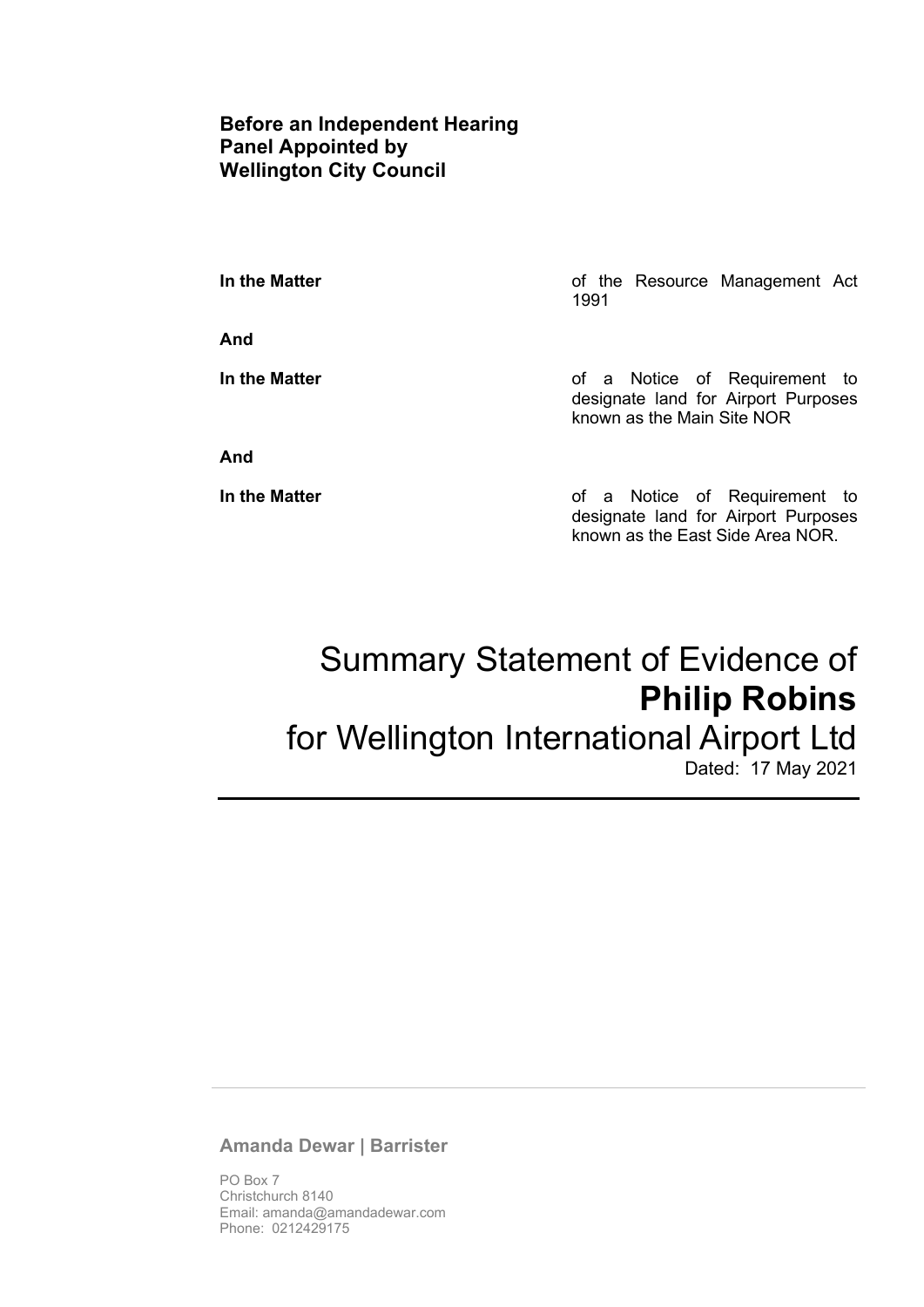## **INTRODUCTION**

#### **Qualifications and Experience**

- 1. My name is Philip Norman Robins.
- 2. My qualifications and experience are provided in my statement of evidence dated 4 May 2021.

## **SCOPE OF EVIDENCE**

3. My evidence broadly deals with the likely earthworks and retaining wall options and the viability of the proposed earthworks and retaining wall options for the hillslopes to the south-east of the existing airfield known as the East Side Area (ESA).

## **EXECUTIVE SUMMARY**

- 4. Historical investigations undertaken by Beca suggest that the south end of the golf course is underlain by fill of varying thicknesses, and colluvium, underlain by *in-situ* greywacke. Investigations have not been performed across the remainder of the site, but it is expected that the remainder of the site will also be underlain by fill over Holocene sands, colluvium, and/or greywacke. The thickness of these deposits and depth to greywacke will be variable and cannot be determined without location-specific geotechnical investigation.
- 5. Expansion of Wellington International Airport to the east may necessitate relatively high cut slopes (likely some 30 to 50 metres high) in order to create sufficient ground that is level with the existing taxiway. Where cut is required, WIAL will need to maintain the stability of the cut slope and to avoid or mitigate potential impacts to residential properties upslope. WIAL will also need to ensure that there is no risk of slope debris reaching the taxiway or other airport infrastructure.
- 6. Geotechnical investigations will be carried out prior to undertaking detailed design of any cut slopes, stabilising measures and/or retaining walls. A sitespecific assessment considering impacts of the proposed cut-profile on the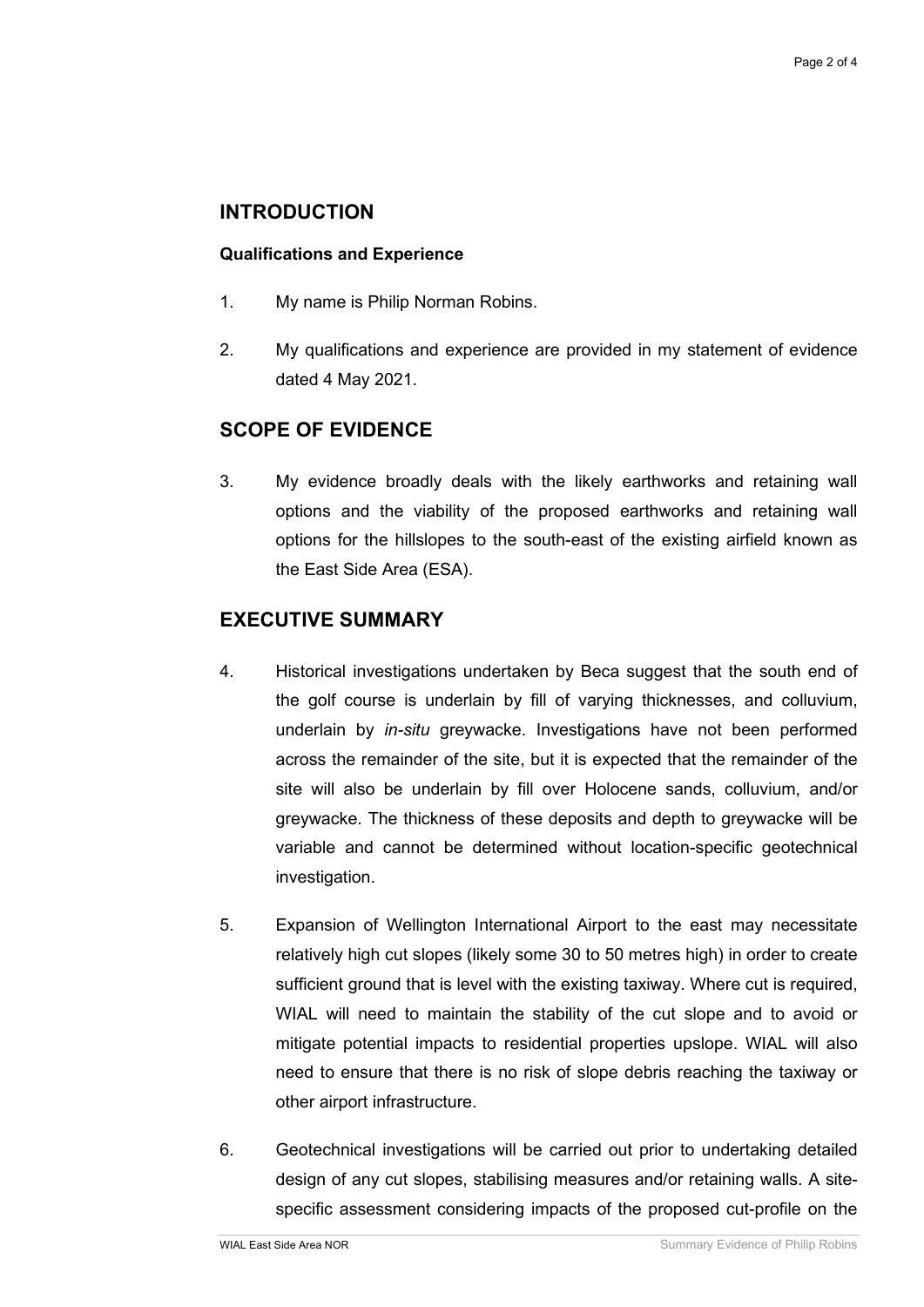overall stability of the slope will be required prior to selection of any slope stabilisation measures or retaining structures as part of detailed design. A range of possible retaining options that might be considered, depending on the nature of the ground, were outlined in my evidence.

- 7. Options to stabilise the cut rock slopes can be developed following a geotechnical investigation and comprehensive rock face mapping exercise and may include:
	- (a) Graduated slope cut face angles dependent on the strength of the greywacke (steeper in stronger less fractured rock and "laid back" in weaker more closely fractured rock or soil),
	- (b) Rock bolting or anchors, combined with face protection such as shotcrete, or wire mesh.
- 8. In my opinion, earthworks (which will be undertaken in stages) can be managed and engineering solutions to develop the site are feasible. These engineering solutions are likely to consist of a combination of benched natural cut slopes, rock stabilisation (rock bolting or anchors), mechanically stabilised earth (MSE) walls, and concrete retaining walls.
- 9. Further in my opinion the ESA site is not at risk of significant geotechnical or natural hazards and any risks can be appropriately management through the detailed design of the development including full geotechnical investigations.
- 10. Follow preparation of my evidence expert conferencing took place in person on Monday 10 May 2021 at Wellington City Council (WCC). The conference was attended by John Davies (WCC) and Philip Robins.
- 11. In our conference we discussed the WCC's proposed draft earthwork conditions and issued a Joint Witness Statement, dated 17 May 2021.

Wilip Kobns  $\overline{\phantom{a}}$ 

Philip Robins 17 May 2021